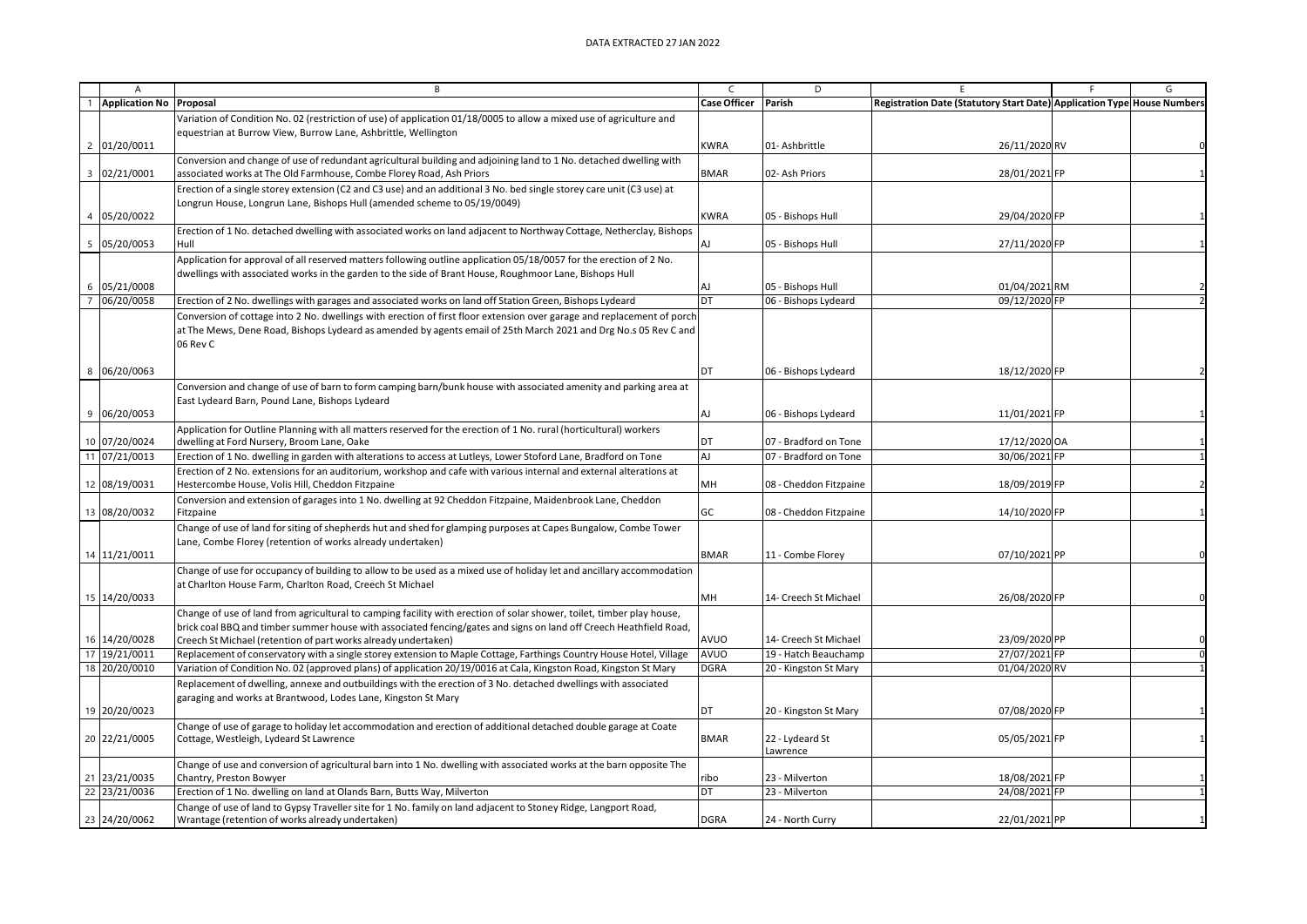## DATA EXTRACTED 27 JAN 2022

|    | <b>Application No</b> | Proposal                                                                                                                                                                                                                                       | Case        | Parish                | Registration Date (Statutory Start Date) Application Type House Numbers |              |
|----|-----------------------|------------------------------------------------------------------------------------------------------------------------------------------------------------------------------------------------------------------------------------------------|-------------|-----------------------|-------------------------------------------------------------------------|--------------|
|    |                       |                                                                                                                                                                                                                                                | Officer     |                       |                                                                         |              |
|    | 24 24/21/0025         | Change of use of ancillary accommodation into 1 No. residential dwelling at Withy Loft, The Pavement, North Curry<br>(retention of works already undertaken)                                                                                   | AVUO        | 24 - North Curry      | 07/06/2021 PP                                                           |              |
|    |                       |                                                                                                                                                                                                                                                |             |                       |                                                                         |              |
|    |                       | Proposed demolition of existing outbuildings and maintenance building and the erection of 11 close care units (Class<br>C2), conversion of Grade II Listed farmhouse to 2 no. close care units (Class C2), erection of replacement maintenance |             |                       |                                                                         |              |
|    |                       | and staff buildings, maintenance and repair of Grade II Listed Walled Garden and provision of associated drainage,                                                                                                                             |             |                       |                                                                         |              |
|    |                       | landscaping, internal access works and vehicle parking provision at Nynehead Court, Nynehead                                                                                                                                                   |             |                       |                                                                         |              |
|    |                       |                                                                                                                                                                                                                                                |             |                       |                                                                         |              |
|    | 25 26/20/0005         |                                                                                                                                                                                                                                                | <b>KWRA</b> | 26 - Nynehead         | 20/07/2020 FP                                                           |              |
|    |                       | Erection of 18 No. dwellings (7 No. affordable) with pumping station, car parking, landscaping and formation of                                                                                                                                |             |                       |                                                                         |              |
|    |                       | vehicular access on land to the east of Oake as amended revisions to Plot 18; increase in parking provision, revised                                                                                                                           |             |                       |                                                                         |              |
|    |                       | visibility splays; provision of motorcycle parking; parking bay for the pumping station                                                                                                                                                        |             |                       |                                                                         |              |
|    | 26 27/18/0002         |                                                                                                                                                                                                                                                | remi        | 27 - Oake             | 09/02/2018 FP                                                           | 18           |
|    |                       | Conversion of stables into shared amenity building with siting of 2 No. fixed caravans with associated gardens,                                                                                                                                |             |                       |                                                                         |              |
|    |                       | landscaping and parking at the Stables, Oake Close, Oake                                                                                                                                                                                       |             |                       |                                                                         |              |
|    | 27 27/20/0016         |                                                                                                                                                                                                                                                | <b>KWRA</b> | 27 - Oake             | 12/06/2020 FP                                                           |              |
|    |                       | Removal of dutch barn and conversion of agricultural building into 1 No. single storey dwelling at the barn located to                                                                                                                         |             |                       |                                                                         |              |
|    | 28 27/21/0009         | the west of Manor Farm, Oake                                                                                                                                                                                                                   | DT          | 27 - Oake             | 28/04/2021 FP                                                           |              |
|    | 29 27/21/0016         | Demolition of agricultural buildings and erection of 1 No. dwelling with associated works at Barn Owl Farm, Oake Road, DT                                                                                                                      |             | 27 - Oake             | 26/07/2021 FP                                                           |              |
|    |                       | Application for approval of reserved matters following outline application 30/18/0001 for the erection of 2. No                                                                                                                                |             |                       |                                                                         |              |
|    | 30 30/20/0016         | dwellings in relation to appearance, layout, scale and landscaping at Nutbeam Farmhouse, Blagdon Road, Blagdon Hill                                                                                                                            | AVUO        | 30 - Pitminster       | 10/04/2020 RM                                                           |              |
|    |                       | Replacement of dwelling with the erection of 2 No. dwellings with associated access and parking at Fouracres,                                                                                                                                  |             |                       |                                                                         |              |
|    | 31 31/20/0009         | Ilminster Road, Henlade                                                                                                                                                                                                                        | <b>DGRA</b> | 31 - Henlade          | 28/04/2020 FP                                                           |              |
|    |                       | Change of use and conversion of residential annexe (including the installation of a dormer) into 1 No. holiday let and                                                                                                                         |             |                       |                                                                         |              |
|    |                       | (or annexe use at Arundells Farm, Stoke Road, Lower Henlade (retention of works already undertaken)                                                                                                                                            |             |                       |                                                                         |              |
|    | 32 31/21/0017         |                                                                                                                                                                                                                                                | GC          | 31 - Henlade          | 12/10/2021 PP                                                           |              |
|    |                       | Outline permission (with all matters reserved except for access) for the erection of up to 915 residential units, a                                                                                                                            |             |                       |                                                                         |              |
|    |                       | primary school, 1 ha of employment land, local centre, open space including allotments and sports pitches, green                                                                                                                               |             |                       |                                                                         |              |
|    |                       | infrastructure, landscaping, woodland planting, sustainable drainage systems and associated works; including provision                                                                                                                         |             |                       |                                                                         |              |
|    | 33 34/16/0014         | of an internal spine road to connect A358 Staplegrove Road to Kingston Road on land at Staplegrove (East), Taunton                                                                                                                             | sifo        | 34 - Staplegrove      | 05/05/2016 OA                                                           | 915          |
| 34 | 34/20/0009            | Demolition of public house and erection of 4 No. 2 bedroom dwellings with associated works at Staplegrove Inn, 206                                                                                                                             | <b>DGRA</b> | 34 - Staplegrove      | 19/05/2020 FP                                                           |              |
|    | 35 34/20/0022         | Erection of 1 No. detached dwelling on land to the side of 61 Scott Close, Taunton                                                                                                                                                             | AJ          | 34 - Staplegrove      | 11/11/2020 FP                                                           |              |
|    | 36 34/20/0024         | Erection of 1 No. detached dwelling to the south of Shepwell, Staplegrove Road, Staplegrove                                                                                                                                                    | <b>DT</b>   | 34 - Staplegrove      | 24/12/2020 FP                                                           |              |
|    | 37 35/20/0011         | Conversion of agricultural barn into 1 No. dwelling with erection of single storey extensions at South Barn, Elworthy                                                                                                                          | <b>AJ</b>   | 35 - Stawley          | 14/12/2020 FP                                                           |              |
|    | 38 35/21/0001         | Erection of a free range poultry building at Appley Orchard Farm, Bishops Hill, Stawley                                                                                                                                                        | AJ          | 35 - Stawley          | 04/01/2021 FP                                                           |              |
|    | 39 35/21/0006         | Change of use of agricultural workers dwelling into tourist accommodation at Lower Cothay Farm, Cothay Manor                                                                                                                                   | AJ          | 35 - Stawley          | 01/02/2021 FP                                                           |              |
|    | 40 35/21/0013         | Erection of 1 No. agricultural workers dwelling with associated works at Appley Croft Farm, Ham Hill, Stawley                                                                                                                                  | DT          | 35 - Stawley          | 07/06/2021 FP                                                           |              |
|    |                       | Demolition of barns and erection of 2 No. dwellings with associated works and change of use of land from agricultural                                                                                                                          |             |                       |                                                                         |              |
|    | 41 36/21/0017         | to residential at Crossways Farm, Slough Lane, Stoke St Gregory                                                                                                                                                                                | GC          | 36 - Stoke St Gregory | 21/05/2021 FP                                                           |              |
|    |                       | Outline Planning Application with all matters reserved for the replacement and refurbishment of 186 Woolaway                                                                                                                                   |             |                       |                                                                         |              |
|    |                       | homes and the erection of additional dwellings to provide up to 230 No. dwellings on land located between Lyngford                                                                                                                             |             |                       |                                                                         |              |
|    | 42 38/18/0467         | Lane and Dorchester Road, Taunton                                                                                                                                                                                                              | <b>DGRA</b> | 38 - Taunton          | 21/12/2018 OA                                                           | 230          |
|    |                       | Erection of a residential development of up to 347 No. dwellings (87 No. affordable) with associated access,                                                                                                                                   |             |                       |                                                                         |              |
|    | 43 38/19/0129         | infrastructure, open space (formal and informal) and landscaping on land off Lyngford Lane, Taunton                                                                                                                                            | ribo        | 38 - Taunton          | 18/04/2019 FP                                                           | 347          |
|    |                       | Outline planning application with all matters reserved (except access) for the redevelopment of the site for the                                                                                                                               |             |                       |                                                                         |              |
|    |                       | erection of up to 20 No. dwellings at 82 Priory Bridge Road, Taunton                                                                                                                                                                           |             |                       |                                                                         |              |
|    | 44 38/19/0154         |                                                                                                                                                                                                                                                | <b>DGRA</b> | 38 - Taunton          | 11/06/2019 OA                                                           | 20           |
|    |                       | Demolition of Corfield Hall and erection of 11 No. Almshouse flats with community room and ground floor offices for                                                                                                                            |             |                       |                                                                         |              |
|    |                       | Taunton Heritage Trust with external alterations at Corfield Hall, Magdalene Street, Taunton                                                                                                                                                   |             |                       |                                                                         |              |
|    | 45 38/19/0426         |                                                                                                                                                                                                                                                | <b>DGRA</b> | 38 - Taunton          | 14/01/2020 FP                                                           | 11           |
|    | 46 38/19/0422         | Replacement of dwelling with the erection of 9 No. flats with parking and amenity space at 8 Hamilton Road, Taunton                                                                                                                            | <b>DGRA</b> | 38 - Taunton          | 14/02/2020 FP                                                           | $\mathbf{q}$ |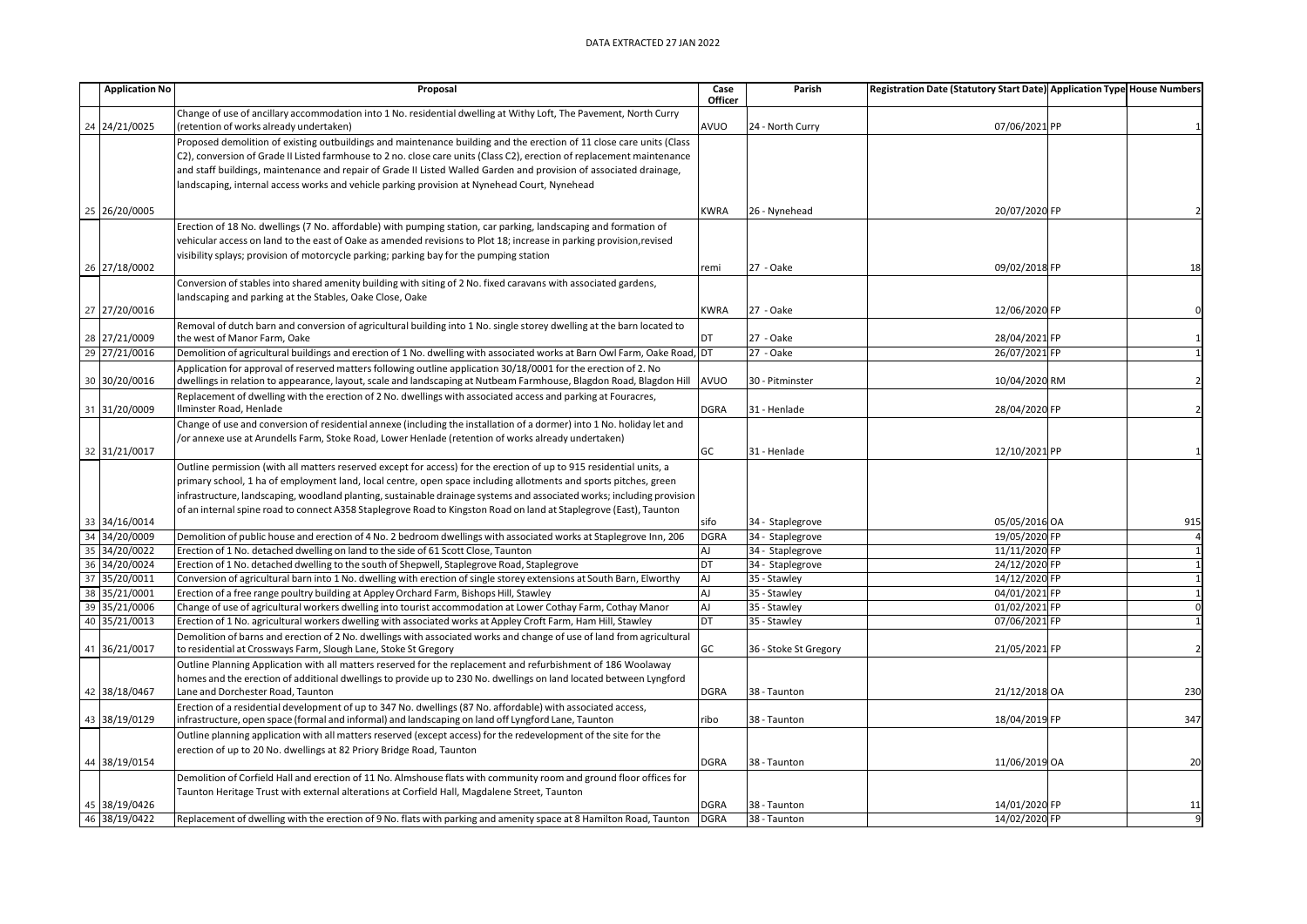## DATA EXTRACTED 27 JAN 2022

| <b>Application No</b> | Proposal                                                                                                                                                                                             | Case Officer | Parish       | Registration Date (Statutory Start Date) Application Type House Numbers |     |
|-----------------------|------------------------------------------------------------------------------------------------------------------------------------------------------------------------------------------------------|--------------|--------------|-------------------------------------------------------------------------|-----|
|                       | Demolition of single storey extension to create additional external trading area, installation of external fire escape                                                                               |              |              |                                                                         |     |
|                       | staircase, internal alterations to provide 2 No. bedrooms for short term holiday let with internal alterations to public                                                                             |              |              |                                                                         |     |
| 47 38/20/0117         | house accommodation at The WInchester Arms, Castle Green, Taunton (retention of part works already undertaken)                                                                                       | MH           | 38 - Taunton | 30/03/2020 PP                                                           |     |
|                       | Erection of a residential block of 79 No. flats (use Class C3) with landscaping and associated works on Plot 1, Trenchard                                                                            |              |              |                                                                         |     |
| 48 38/20/0124         | Way, Firepool Lock, Taunton                                                                                                                                                                          | DAR          | 38 - Taunton | 06/04/2020 FP                                                           | 79  |
|                       | Application for approval of reserved matters following outline application 38/12/0203 for the layout, scale,                                                                                         |              |              |                                                                         |     |
| 49 38/20/0110         | appearance and landscaping for the erection of 101 No. dwellings with associated works and amenity space at Phase 3                                                                                  |              | 38 - Taunton | 21/04/2020 RM                                                           | 101 |
|                       | on land off Killams Drive, Taunton<br>Conversion of former offices, with various internal and external alterations, into 6 No. residential flats at Chiltern                                         | jegu         |              |                                                                         |     |
| 50 38/20/0130         | House, 15 Silver Street, Taunton                                                                                                                                                                     | MH           | 38 - Taunton | 22/04/2020 FP                                                           |     |
|                       | Conversion of terrace building (part of former police station) into 6 No. dwellings at Burton Place, Taunton                                                                                         |              |              |                                                                         |     |
| 51 38/20/0151         |                                                                                                                                                                                                      | MH           | 38 - Taunton | 07/05/2020 FP                                                           |     |
|                       | Erection of 3 No. two-storey buildings for a total of 8 No. one bedroom flats, erection of a single storey extension to                                                                              |              |              |                                                                         |     |
|                       | the rear of the Co-op, re-furbishment of air-raid shelter, re-construction of boundary wall and associated landscaping                                                                               |              |              |                                                                         |     |
| 52 38/20/0152         | works at 10 and 11A East Reach, Taunton                                                                                                                                                              | MH           | 38 - Taunton | 21/05/2020 FP                                                           |     |
|                       | Conversion of building to five flats and the conversion of outbuilding with the construction of a first floor to the single                                                                          |              |              |                                                                         |     |
|                       | storey buildings to create 4 No. semi detached dwellings at Unison House, The Crescent, Taunton (part retrospective)                                                                                 |              |              |                                                                         |     |
| 53 38/20/0169         |                                                                                                                                                                                                      | <b>DGRA</b>  | 38 - Taunton | 05/06/2020 FP                                                           |     |
|                       | Erection of 2 No. semi-detached dwellings with associated vehicle parking and gardens in the garden to the side of 11                                                                                |              |              |                                                                         |     |
| 54 38/20/0202         | Mount Nebo, Taunton                                                                                                                                                                                  | MH           | 38 - Taunton | 17/06/2020 FP                                                           |     |
| 55 38/19/0330         | Change of use of building from office use (Class B1 (a)) to 3 No. apartments (Class C3) at 5 Mendip House, High Street,                                                                              | MH           | 38 - Taunton | 18/06/2020 FP                                                           |     |
|                       | Change of use from office to 2 No. dwellings with erection of a single storey extension with raised garden and                                                                                       | <b>DGRA</b>  | 38 - Taunton |                                                                         |     |
| 56 38/20/0246         | associated works at 5-6 The Crescent, Taunton                                                                                                                                                        |              |              | 30/07/2020 FP                                                           |     |
|                       | Outline planning application with all matters reserved, except for access, for the erection of 1 No. dwelling in the<br>garden to the side of 92 Quantock Road, Taunton (resubmission of 38/19/0383) |              |              |                                                                         |     |
| 57 38/20/0046         |                                                                                                                                                                                                      | <b>MH</b>    | 38 - Taunton | 30/07/2020 OA                                                           |     |
|                       | Change of use and erection of a three storey extension to the rear of former public house for 10 No. residential flats                                                                               |              |              |                                                                         |     |
| 58 38/20/0250         | with a Class A1 retail unit at 47 High Street, Taunton (retention of part works already undertaken)                                                                                                  | <b>DGRA</b>  | 38 - Taunton | 10/08/2020 PP                                                           | 10  |
|                       | Redevelopment of site with re-configuration of ground floor commercial use and the erection of a third and fourth                                                                                    |              |              |                                                                         |     |
|                       | floor with conversion into a total of 62 No. apartments (60 additional) over 4 floors at 59-63 High Street, Taunton                                                                                  |              |              |                                                                         |     |
| 59 38/20/0285         |                                                                                                                                                                                                      | GC           | 38 - Taunton | 11/09/2020 FP                                                           | 62  |
|                       | Change of use of part of first floor into 1 No. additional flat at 147 East Reach, Taunton                                                                                                           |              |              |                                                                         |     |
| 60 38/20/0331         |                                                                                                                                                                                                      | AVUO         | 38 - Taunton | 16/10/2020 FP                                                           |     |
| 61 38/20/0359         | Change of use of part of building from Class E to Class C1 with blocking up of window on the north elevation of Cafe                                                                                 | <b>AJ</b>    | 38 - Taunton | 29/10/2020 FP                                                           |     |
|                       | Demolition of outbuilding and erection of 3 No. self contained flats with external staircase to the rear of 3A & 4 East                                                                              |              |              |                                                                         |     |
| 62 38/20/0376         | Reach, Taunton                                                                                                                                                                                       | AVUO         | 38 - Taunton | 03/12/2020 FP                                                           |     |
|                       | Erection of 1 No. dwelling with formation of access, 2 No. parking spaces, cycle store and associated works in the                                                                                   |              |              |                                                                         |     |
| 63 38/20/0393         | garden to the rear of 46 South Road, Taunton (resubmission of 38/19/0117)                                                                                                                            | AVUO         | 38 - Taunton | 23/12/2020 FP                                                           |     |
| 64 38/21/0086         | Erection of 1 No. detached dwelling with associated works on land adjacent to 22 Wyvern Road, Taunton                                                                                                | <b>DGRA</b>  | 38 - Taunton | 26/02/2021 FP                                                           |     |
|                       | Variation of Condition No. 02 (approved plans) of application 38/19/0003 on land at Fairwater Yard, Unit 1 Higher                                                                                    |              |              |                                                                         |     |
| 65 38/21/0160         | Palmeston Road, Taunton                                                                                                                                                                              | <b>KWRA</b>  | 38 - Taunton | 27/04/2021 RV                                                           |     |
|                       | Change of use from offices into 1 No. residential dwelling at 13B Paul Street, Taunton                                                                                                               |              |              |                                                                         |     |
| 66 38/21/0108         |                                                                                                                                                                                                      | AVUO         | 38 - Taunton | 10/05/2021 FP                                                           |     |
| 67 38/21/0223         | Change of use of office to 1 No. dwelling at 18 The Crescent, Taunton                                                                                                                                | AVUO         | 38 - Taunton | 09/06/2021 FP                                                           |     |
| 68 38/21/0244         | Change of use from office into 1 No. residential dwelling with associated alterations at The Octagon, Middle Street,                                                                                 | AVUO         | 38 - Taunton | 14/06/2021 FP                                                           |     |
| 69 38/21/0253         | Change of use of first and second floor offices Class E(g) into 3 No. apartments Class C3 at 14-18 Bridge Street,                                                                                    | AVUO         | 38 - Taunton | 22/06/2021 FP                                                           |     |
|                       | Change of use of part of the building (first floor) from Financial Institution (Class A2) into 4 No. dwellings (Class C3)                                                                            |              |              |                                                                         |     |
|                       | with associated works at 48 North Street, Taunton                                                                                                                                                    |              |              |                                                                         |     |
| 70 38/21/0321         |                                                                                                                                                                                                      | GC           | 38 - Taunton | 02/08/2021 FP                                                           |     |
| 71 38/21/0404         | Change of use from Class C2, residential care home, to Class C3, residential dwelling, at Church View, 8 St Andrews<br>Road, Taunton                                                                 | AVUO         | 38 - Taunton | 27/09/2021 FP                                                           |     |
|                       |                                                                                                                                                                                                      |              |              |                                                                         |     |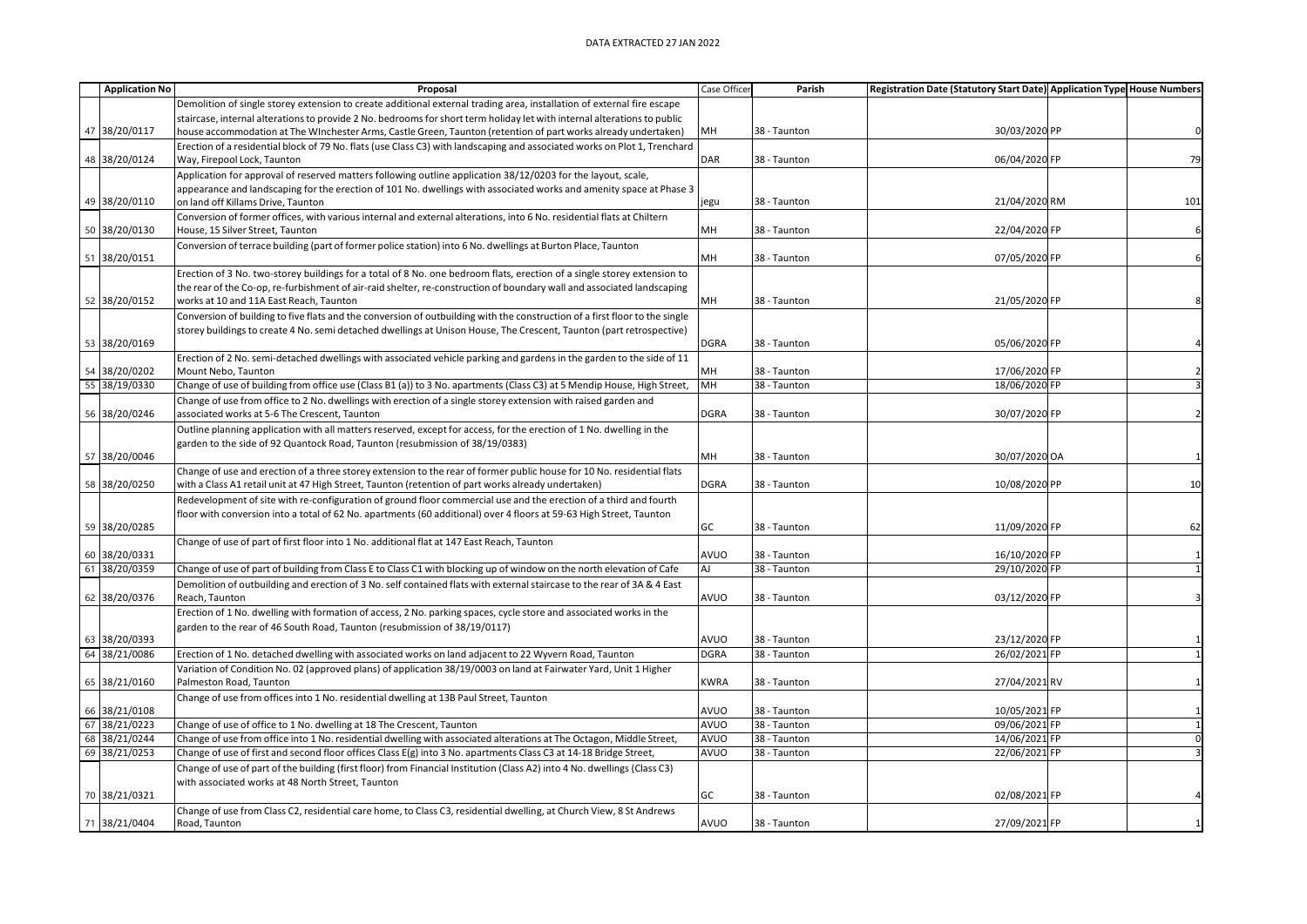|    | <b>Application No</b> | Proposal                                                                                                                                                                        | Case        | Parish                  | Registration Date (Statutory Start Date) Application Type House Numbers |          |
|----|-----------------------|---------------------------------------------------------------------------------------------------------------------------------------------------------------------------------|-------------|-------------------------|-------------------------------------------------------------------------|----------|
|    |                       |                                                                                                                                                                                 | Officer     |                         |                                                                         |          |
|    |                       | Application for Outline Planning, with all matters reserved, for the erection of 1 No. dwelling in the garden to the side                                                       |             |                         |                                                                         |          |
|    | 72 38/21/0378         | of 38 Eastwick Road, Taunton                                                                                                                                                    | AVUO        | 38 - Taunton            | 27/09/2021 OA                                                           |          |
| 73 | 42/20/0040            | Erection of 1 No. detached dwelling with associated works on land adjacent to Millstream House, Church Road, Trull                                                              | AJ          | 42 - Trull              | 14/08/2020 FP                                                           |          |
|    | 74 42/20/0057         | Replacement of garage with the erection of 1 No. dwelling with associated works at 1 Fairview Terrace, Wild Oak Lane,<br>Trull (resubmission of 42/20/0009)                     | MH          | 42 - Trull              | 08/10/2020 FP                                                           |          |
|    |                       | Change of use and conversion of store to holiday let accommodation at Dipford House, Dipford Road, Trull (retention                                                             |             |                         |                                                                         |          |
|    |                       | of works already undertaken)                                                                                                                                                    |             |                         |                                                                         |          |
|    | 75 42/21/0017         |                                                                                                                                                                                 | AJ          | 42 - Trull              | 19/02/2021 PP                                                           |          |
|    |                       | Prior approval for proposed change of use from agricultural building into 1 No. dwelling (Use Class C3) and associated                                                          |             |                         |                                                                         |          |
|    |                       | 76 42/21/0074/CQ building operations at Haygrove Barn, Mill Lane, Trull                                                                                                         | DT          | 42 - Trull              | 18/11/2021 CQ                                                           | $\Omega$ |
|    |                       | Erection of 18 No. dwellings with public open space, landscaping, drainage with associated and ancillary development                                                            |             |                         |                                                                         |          |
|    |                       | on land west of Bagley Road, Rockwell green, Wellington                                                                                                                         |             |                         |                                                                         |          |
|    | 77 43/20/0025         |                                                                                                                                                                                 | jegu        | 43 - Wellington         | 06/03/2020 FP                                                           | 18       |
|    |                       | Conversion of first and second floor into 4 No. flats, erection of a first floor extension to the rear to form 2 No. flats (6                                                   |             |                         |                                                                         |          |
|    |                       | No. flats in total), various internal alterations to ground floor commercial unit (Use Class E) and loft with various                                                           |             |                         |                                                                         |          |
|    |                       | external alterations including installation of balconies and external stairs and construction of bin shelter, bike store and                                                    |             |                         |                                                                         |          |
| 78 | 43/20/0043            | formation of car parking area to the rear of 12 Fore Street, Wellington                                                                                                         | <b>KWRA</b> | 43 - Wellington         | 22/04/2020 FP                                                           |          |
|    |                       |                                                                                                                                                                                 |             |                         |                                                                         |          |
|    | 79 43/20/0070         | Application for Outline Planning Permission with all matters reserved for the erection of 3 No. dwellings on land at<br>Longforth Farm, Wellington (resubmission of 43/20/0040) | DT          | 43 - Wellington         | 27/07/2020 OA                                                           |          |
| 80 | 43/20/0080            | Change of use of part of ground floor from retail to part residential and part retail at 25 Fore Street, Wellington                                                             | <b>AJ</b>   | 43 - Wellington         | 18/08/2020 FP                                                           |          |
|    |                       |                                                                                                                                                                                 |             |                         |                                                                         |          |
|    |                       | Erection of a single storey infill extension with internal alterations at Drakes Place, High Street, Wellington                                                                 |             |                         |                                                                         |          |
|    | 81 43/20/0097         |                                                                                                                                                                                 | DT          | 43 - Wellington         | 09/10/2020 FP                                                           |          |
|    |                       | Application for Outline Planning with all matters reserved for the erection of 1 No. detached bungalow on land to the                                                           |             |                         |                                                                         |          |
|    | 82 43/20/0138         | rear of Allendale Terrace, Northside, Rockwell Green                                                                                                                            | <b>AJ</b>   | 43 - Wellington         | 08/12/2020 OA                                                           |          |
|    |                       | Change of use and conversion of first, second and third floors into 2 No. flats with alterations to ground floor and                                                            |             |                         |                                                                         |          |
|    |                       | formation of entrance at 2 High Street, Wellington                                                                                                                              |             |                         |                                                                         |          |
| 83 | 43/20/0148            |                                                                                                                                                                                 | <b>DT</b>   | 43 - Wellington         | 08/01/2021 FP                                                           |          |
|    |                       | Conversion of first, second and third floors into 2 No. flats with alterations to ground floor and formation of entrance                                                        |             |                         |                                                                         |          |
| 84 | 43/20/0149/LB         | at 2 High Street, Wellington                                                                                                                                                    | DT          | 43 - Wellington         | 08/01/2021 LW                                                           |          |
| 85 | 43/20/0069            | Erection of 1 No. dwelling with associated works to the side of 1 Popes Lane, Wellington                                                                                        | DT          | 43 - Wellington         | 12/01/2021 FP                                                           |          |
| 86 | 43/20/0141            | Erection of 1 No. detached dwelling in the car park to the rear of 26 Fore Street, Wellington                                                                                   | <b>AJ</b>   | 43 - Wellington         | 15/01/2021 FP                                                           |          |
|    |                       | Application for Outline Approval with all matters reserved for the erection of 1 No. detached dwelling on land adjacent                                                         |             |                         |                                                                         |          |
|    |                       | to 7 Bluett Road, Wellington                                                                                                                                                    |             |                         |                                                                         |          |
|    | 87 43/21/0008         |                                                                                                                                                                                 | <b>AJ</b>   | 43 - Wellington         | 02/02/2021 OA                                                           |          |
|    |                       | Erection of 2 No. dwellings with associated works on rough ground (formerly garden) adjoining 39 Churchfields,                                                                  |             |                         |                                                                         |          |
|    | 88 43/21/0016         | Wellington                                                                                                                                                                      | AJ          | 43 - Wellington         | 12/03/2021 FP                                                           |          |
|    |                       | Application for Outline Planning, with all matters reserved, for the erection of 3 No. dwellings on land to the west of                                                         |             |                         |                                                                         |          |
|    |                       | Haymans Mill, Westford, Wellington as amended by agents email of 15th September 2021 "Application for Outline                                                                   |             |                         |                                                                         |          |
|    |                       | Planning, with all matters reserved, for the erection of 2 No. dwellings on land to the west of Haymans Mill, Westford,                                                         |             |                         |                                                                         |          |
|    | 89 43/21/0061         | Wellington"                                                                                                                                                                     | DT          | 43 - Wellington         | 04/06/2021 OA                                                           |          |
|    |                       | Conversion of former outbuilding into 1 No. bungalow with erection of extension to the side at 59 Lodge Close,                                                                  |             |                         |                                                                         |          |
|    |                       | Wellington (retention of works already undertaken)                                                                                                                              |             |                         |                                                                         |          |
|    | 90 43/21/0095         |                                                                                                                                                                                 | <b>AJ</b>   | 43 - Wellington         | 02/09/2021 PP                                                           |          |
| 91 | 44/20/0025            | Conversion of barns into 3 No. holiday lets at Backways Farm House, Backways Lane, Wellington                                                                                   | DT          | 44 - Wellington Without | 24/11/2020 FP                                                           |          |
|    |                       | Conversion of dog breeding kennels to 2 No. self contained holiday accommodation units with change of use of dog                                                                |             |                         |                                                                         |          |
|    |                       | washing/grooming/prep building to laundry and drying room and use of ancillary residential accommodation as                                                                     |             |                         |                                                                         |          |
|    |                       | managers dwelling at Beacon Lane Farm, Beacon Lane, Voxmoor, Wellington                                                                                                         |             |                         |                                                                         |          |
| 92 | 44/21/0003            |                                                                                                                                                                                 | DT          | 44 - Wellington Without | 27/01/2021 FP                                                           |          |
| 93 | 45/20/0029            | Erection of a tree house for tourism accommodation at Tilbury Farm, West Bagborough Road, West Bagborough                                                                       | ribo        | 45 - West Bagborough    | 16/09/2020 FP                                                           |          |
|    | 94 45/21/0002         | Change of use and conversion of part of stable building into 2 No. units of holiday accommodation at Triscombe Vale                                                             | <b>BMAR</b> | 45 - West Bagborough    | 27/01/2021 FP                                                           |          |